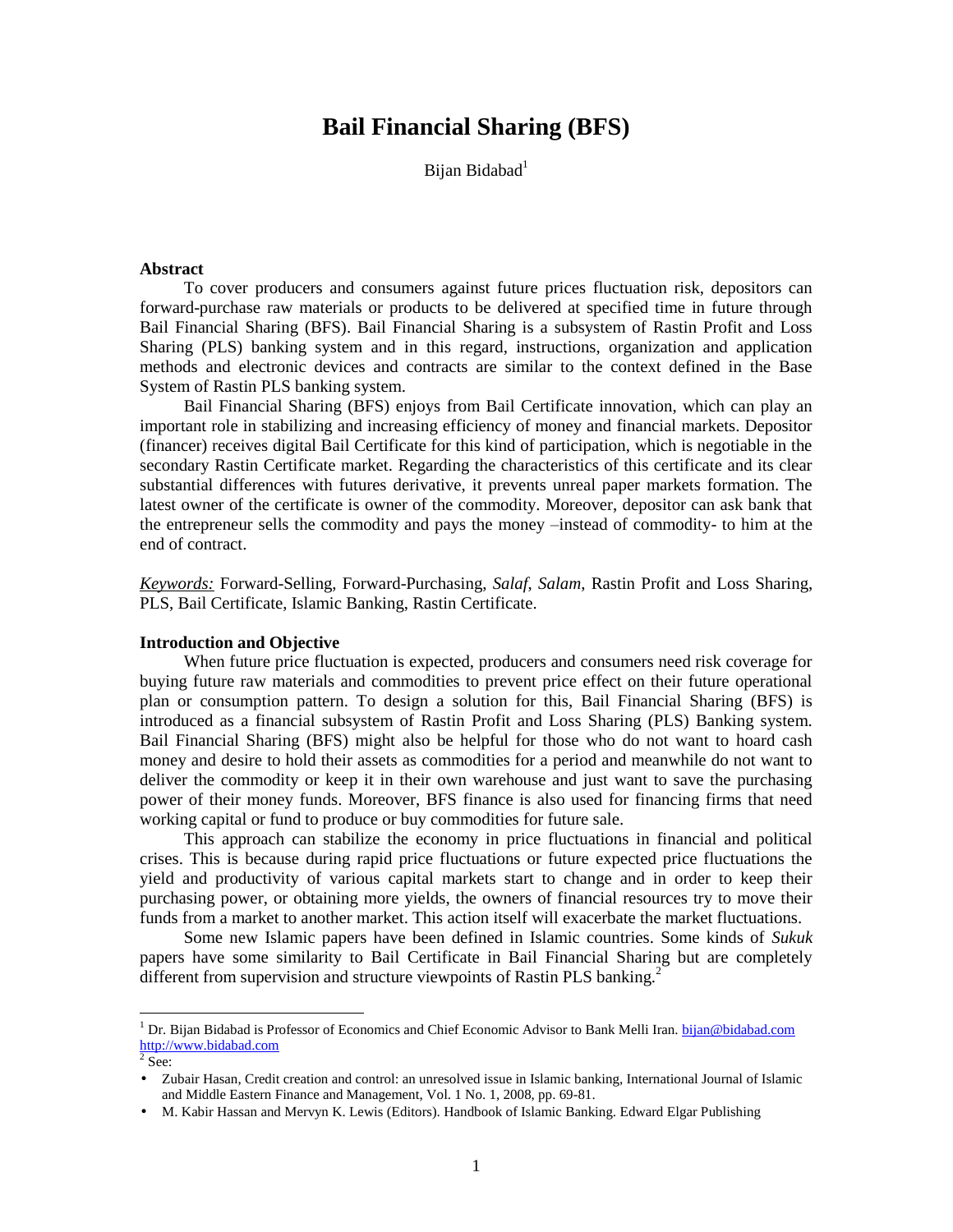#### **Methodology and Scope**

The BFS subsystem creates the background of risk fluctuation coverage for producers and consumers in buying commodities and raw materials and venturing in economic activities and investment project<sup>3</sup> in various fields. In this way, depositor<sup>4</sup> will buy firms products in advance (via PLS bank<sup>5</sup>) and in return for his funds, the entrepreneur<sup>6</sup> promises to deliver the commodity or its value to depositor at maturity. The bank's trustee unit<sup>7</sup> will supervise the obligations carry out of entrepreneur on behalf of depositor and bank receives commission for his financial intermediation.

BFS is a financial subsystem<sup>8</sup> of Rastin PLS banking<sup>9</sup> and in this regard, instructions, organization and application methods and electronic frameworks and contracts are very similar to the context defined in the Base Rastin PLS banking system and therefore, many of the necessities of this subsystem can be accessed in detailed instructions of Rastin PLS banking<sup>10</sup>.

In BFS financing, like other subsystems of Rastin PLS banking, bank can be private or public. Bank as financial intermediate woks as the attorney or agent of depositor and in addition to providing capital management, provides the necessary conditions for sharing his funds in investment activities and receives commission.

Rastin Certificates<sup>11</sup> financial innovations are used in Rastin PLS banking and by issuing these certificates, bank activates secondary markets and efficiency of money and financial markets increases. BFS is applicable by using Rastin PLS infrastructure and issuance of Bail Certificate as a type of Rastin Certificates provides new conditions for participation of depositors in economic project of entrepreneur.

#### *Salaf* **and** *Salam* **Transactions**

 $\overline{a}$ 

Terminologically, Salam means advance payment, acceptance and obey<sup>12</sup>. Salam

Company, UK and USA, April 2007: 443 Pages.

<sup>&</sup>lt;sup>3</sup> Project is a collection of economic activities with specified and concrete plan with defined cost and term for making profit through Rastin PLS banking offered to PLS bank.

<sup>&</sup>lt;sup>4</sup> Depositor is a real or legal person who asks PLS bank to participate his certain amount of fund (cash) in Rastin PLS banking products through direct contact or internet and buys Rastin Certificate of one of the PLS banking products.

 $<sup>5</sup>$  In Rastin PLS banking, bank is a unit which allocates resources from depositors to entrepreneur and according to</sup> specific contracts the obtained profit or loss is divided between depositor, entrepreneur. By receiving commission (*Joalah* fee), bank provides capital management services to depositor, and invest his resources according to his choice and in return, delivers Rastin Certificate to him. Bank has to protect depositors' rights by using all his specialized potentialities.

Entrepreneur is a real or legal entity who proposes a project to PLS bank for financing through PLS banking system and executes the project until the end. In addition to have legal, financial, technical and performance capabilities, the entrepreneur should have the other capabilities and facilities/possibilities to carry out the job.

 $^7$  The trustee unit is a unit in Rastin PLS bank for supervision and control of Rastin PLS proposed projects on behalf of bank and regarding good performance of projects in comparison to initial proposal through key indicators and financial reports till final delivery of project.

<sup>&</sup>lt;sup>8</sup> Financial subsystems of Rastin PLS banking refer to different defined financing methods and services. These subsystems are governed by Rastin PLS Base System regulations.

Rastin Profit and Loss Sharing (PLS) is an activity in Rastin Banking based on participation of depositors in investment and economic activities of entrepreneur based on real yield of projects in order to establish interest-free banking according to Islamic criteria and ethics.

<sup>&</sup>lt;sup>10</sup> For more information and full-text documents of Rastin PLS banking see:<http://www.bidabad.com>

 $11$  Rastin Certificates are a collection of certificates designed and issued in the base system and subsystems of Rastin PLS banking. Regarding the supervisory feature of the trustee unit of the bank on these certificates, they are distinguished from other financial papers and have prefix of "certificate". Being nameless, negotiable in secondary virtual Rastin Certificates Market, having market price based on supply and demand of certificates, settlement at the end of participation period by the latest certificate holder are some characteristics of these certificates. Settlement and replacement of these certificates are carried out under the supervision of trustee unit of the PLS bank.

<sup>&</sup>lt;sup>12</sup> Ansari, Masood, Taheri, Mohammad, Private Law Encyclopedia, Mehrab Fekr publication, Tehran, 2005, 1<sup>st</sup> ed., 2<sup>nd</sup> Vol., P. 1091.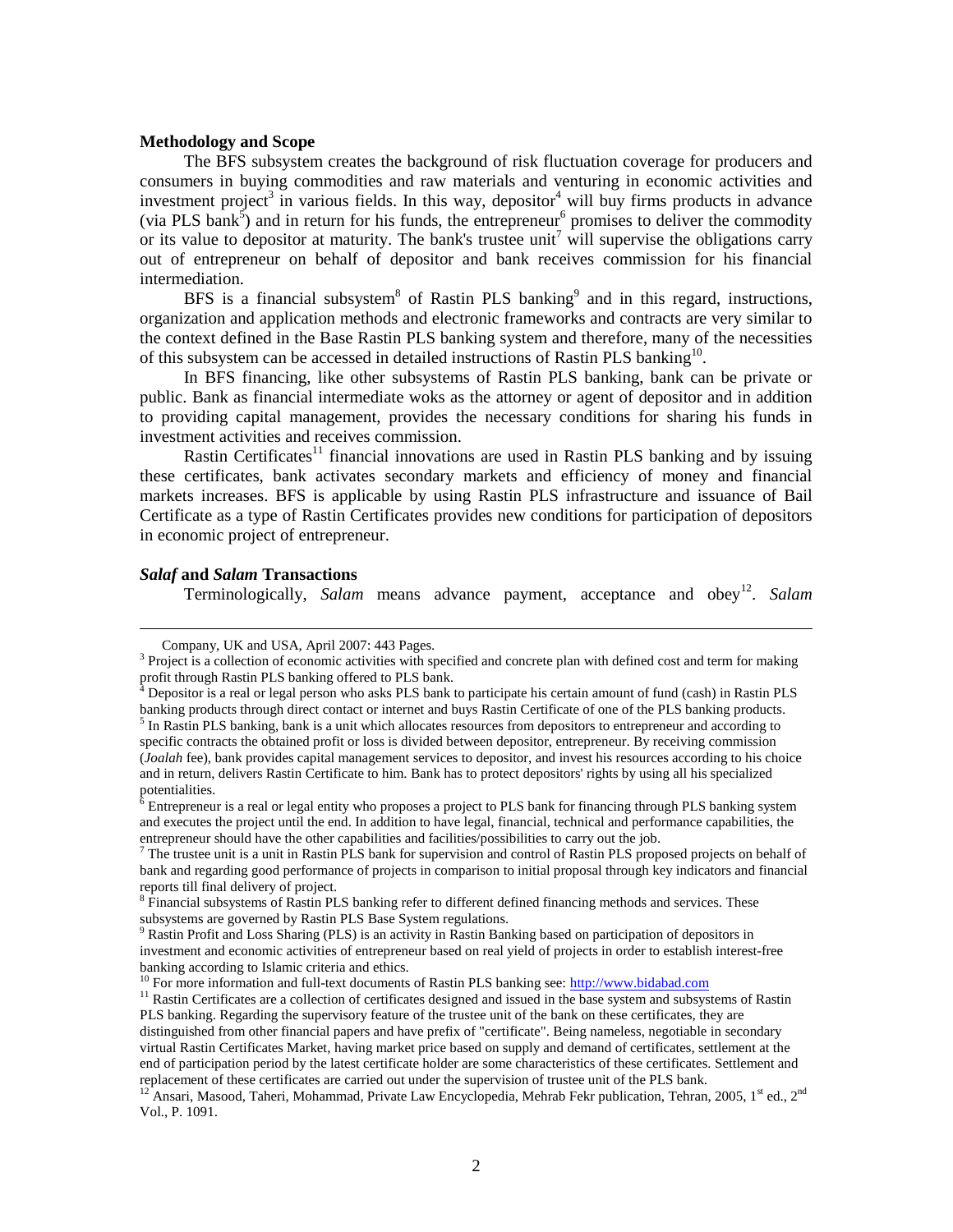transaction is synonymous to *Salaf* transaction<sup>13</sup> in which the price of the transacted is paid at time of making contract, but the commodity (or service) is delivered (rendered) in future and is regarded as debt of seller to buyer. In other words, *Salaf* or *Salam* contract is a forward-purchase or forward-sell<sup>14</sup> considering buyer's or seller's viewpoints<sup>15</sup>. In this contract, the commodity is delivered at the end of contract (not at the time of signing contract). In contrast to credit transaction, in *Salam* or *Salaf* contracts, delivery of commodity is done at maturity, but the price is paid in advance. In other words, they are future commodity term-transaction with cash payment.

Religious jurisprudents consider this contract as an allowable contract. The price of what is sold in forward deal could be cash money or commodity. There is consensus that forward deals with cash payment are allowable. But the term payment of price of a commodity is a credit deal. Forward deal of similar commodities is critical from *Reba* viewpoint. The same is the case of transaction of term money with cash; this is because if their value are equal at the time of signing contract and the delivery time, it will not be considered as a transaction (*Baie*) contract, but it is considered as a loan and if it has different values at the signing of contract and delivery times, it becomes discounting and transaction enters into *Reba* realm.

The two parties of the contract (seller and the buyer) and their agreement and subject of transaction which should be typical and not specific are the three main pillars of *Salam/Salaf* contract. The substance, kind, quality, amount, price, time and place of delivery should be determined in advance and at the time of signing contract.<sup>16</sup> In addition, the subject of contract must not cause *Reba*. In *Salam* contract, the price could be defined as a substance, or a general commodity<sup>17</sup>. If only a part of the price is paid, the *Salam* contract is correct for just the corresponding part. If the seller delays to deliver the commodity, the buyer has the right of cancellation (right of excuse).

If the price at *Salam* contract is a previous debt of buyer to seller, the contract will be correct and then seller will have no debts to him any longer. Therefore, credit payment of the price can be correct and buyer can consider his claims from seller as the price of purchased commodity. The prompt payment of price at beginning of *Salam* contract is not mentioned in Civil Law of Iran; therefore, the prompt payment of price at the time of signing contract is not the necessary condition of deal. The Civil Law<sup>18</sup> permits the two parts of the contract to define a date for payment of price and delivery of commodity.

Some jurisprudents critic that selling the subject of contract (commodity) before maturity (end of contract period); while others consider it acceptable. Selling the subject of contract to the seller before delivery of it and after the end of contract period is correct, but there is no consensus about selling it to other person before delivery. Some consider this action detestable (*Makrouh*) but not against law, and some others consider it detestable only if the subject of contract is edible, and some others consider it detestable only if the subject of contract is measurable or weighable (*Makil* or *Mozoun*).

Rules of the second chapter of Usury-free Banking Law describe *Salaf* contracts<sup>19</sup> as: Forward-purchase of produced commodities at defined price (by considering *Shariah* principles).

l

<sup>&</sup>lt;sup>13</sup> Jafari Langeroudi, Mohammad Jafar, Detailed Law Terminology, Tehran, Ganj-e-Danesh Publication, 1999, 1<sup>st</sup> ed., Vol.2, P. 978.

<sup>14</sup> Taheri Habib Allah, Civil Law (6 and 7), Islamic Publication, Qom, Vol. 4, P. 42.

<sup>&</sup>lt;sup>15</sup> Katouzian Naser, Specified Contracts, Publication Co. LTD, 2008, 10<sup>th</sup> ed. Vol. 1, P. 174.

<sup>&</sup>lt;sup>16</sup> Jafari Langeroudi, Mohammad Jafar, *elementology Dictionary*, Tehran, Ganj-e-Danesh Publication, 2003, 1<sup>st</sup> ed., P. 367.

<sup>&</sup>lt;sup>17</sup> Imami Hassan, *Civil Law*, Islamieh Publication, 1961, 3<sup>rd</sup> ed., Vol. 1, P. 455.

<sup>&</sup>lt;sup>18</sup> Article 341 of Civil Law.

<sup>&</sup>lt;sup>19</sup> Regulations of the Second Chapter of Usury-free Banking Law, approved by Council of Ministers, No. 81962, 1983.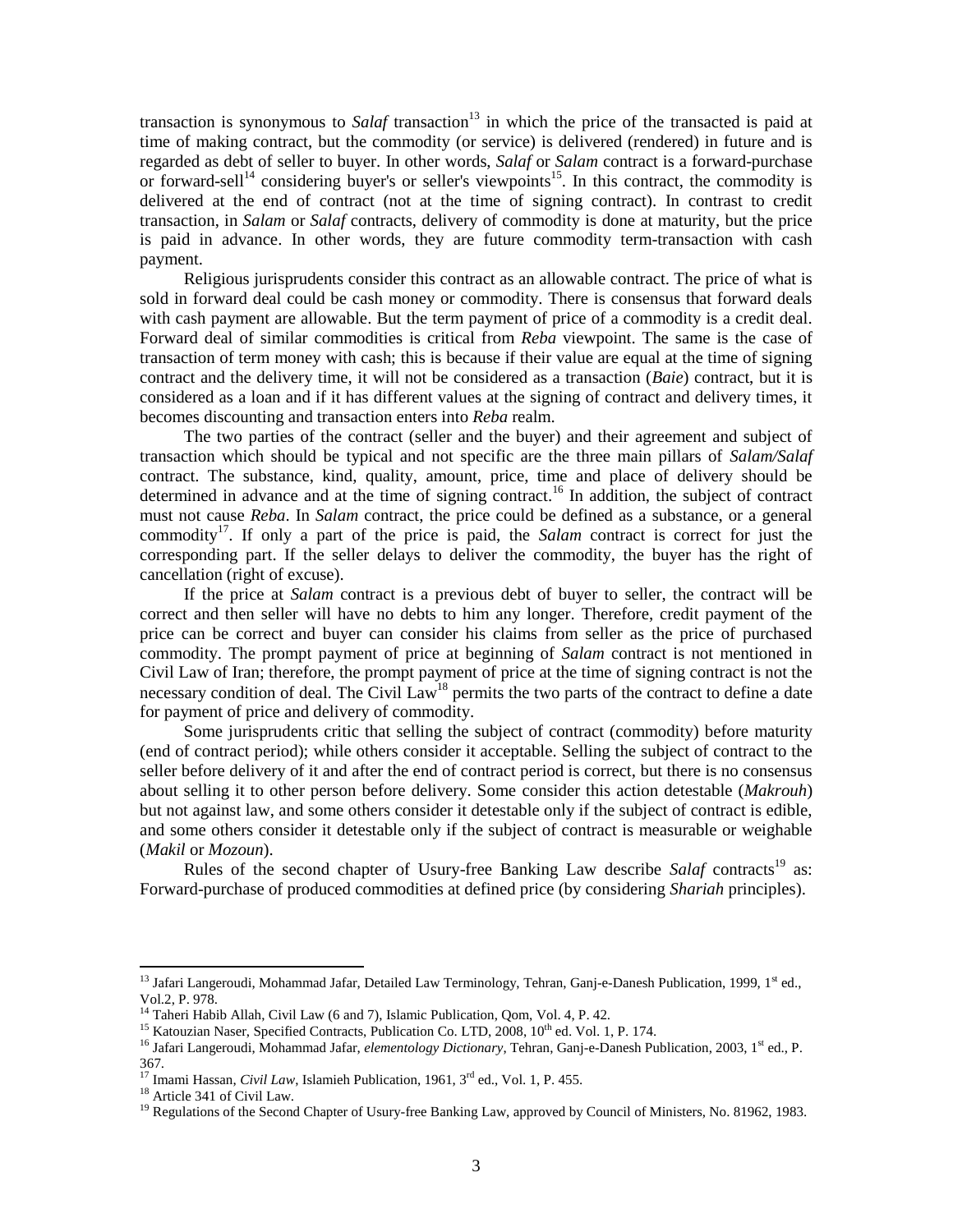#### **BFS Subsystem**

l

In BFS, the entrepreneur can be a producer with real or legal entity. The entrepreneur submits his proposal<sup>20</sup> to PLS bank to finance the necessary resources to purchase or import raw or auxiliary materials for his firm working capital for production or commodities for transaction under the regulations of PLS banking base system $^{21}$ .

The proposal contains the present price of commodity, the amount and duration of needed finance and technical, executive, economic and financial information of the project. The entrepreneur should prepare his proposal according to the necessary standards and submit it to the PLS bank. After approval of proposal by assessment unit<sup>22</sup> of the bank, its items can be used against the entrepreneur formally. The entrepreneur should approve his capability for implementing the project by offering necessary documents.

In case of approval of the competence and technical capability of the entrepreneur by the bank, assessment unit will assess the proposal and accepts it on behalf of depositor. After approval, bank will introduce the proposal to depositors and by selling Bail Certificates to depositors, will provide the necessary resources for implementation of the entrepreneur's project under supervision of trustee unit of the bank. In this method bank is financial intermediate.

Entrepreneur is responsible for provision of preliminaries, raw, auxiliary and construction materials and other necessary requisites of the project. All usages of resources should be mentioned in the proposal and assessment unit should have approved its technical, financial and economic justification. The entrepreneur can spend the received funds according to the approved proposal for items such as fixed and variable costs, working capital, wages and salaries of his firm, raw material, auxiliary and necessary spare parts or import of necessary items. He can buy and sell the necessary items for several times, but he has to settle the contract according to the approved proposal at maturity.

In BFS, bank enters into contract with entrepreneur through *Joalah* or *Salaf/Salam* contracts. The maximum duration of BFS is restricted to one year. The contract parties are obliged to pay commission to bank according to the Rastin PLS banking instructions and bank receives its commission before final settlement of the contract.

The entrepreneur is obliged to provide necessary guarantees and collaterals according to the related instruction at the time of signing contract with bank. Also in special cases, according to the decision of assessment unit of the bank the entrepreneur has to provide relevant insurance coverage. According to the production cycle, the entrepreneur has to provide the commodity of the contract in his warehouse as inventory.

Entrepreneur is also obliged to present periodic financial reports to trustee unit of the bank according to the standard accounting principles confirmed by auditing authorities and bank instructions and cooperate with trustee unit or supervisory companies specified by the bank. All activity should be carried out by entrepreneur according to the contract and under the supervision of trustee unit of PLS department of the bank. Supervisory obligations and standards for BFS projects are according to the instructions and standards of Rastin PLS banking.

The entrepreneur has to deliver the commodity or its price to the depositor at maturity through the bank and bank will render it to depositor after deduction of his commission.

Depositor can transact his Bail Certificate in Rastin Certificate Market.<sup>23</sup> The commodity

<sup>&</sup>lt;sup>20</sup> Proposal is a written document covering a collection of necessary information about the proposed project of entrepreneur and describes analytical justification of the project from economic, technical and financial points of view, with enclosed necessary legal licenses and documents which is submitted to Rastin PLS bank by entrepreneur. After evaluation of bank if be approved, the proposal will be a reference document and can be used against entrepreneur executive operations.

<sup>&</sup>lt;sup>21</sup> Base System of PLS banking includes the main general rules and terms of Rastin PLS banking.

<sup>&</sup>lt;sup>22</sup> Assessment unit is a unit in PLS department of PLS bank which assesses the competence and capabilities of entrepreneur and his proposal.

<sup>&</sup>lt;sup>23</sup> Rastin Certificate Market is a web-based settlement system for transaction and transfer of Rastin Certificates and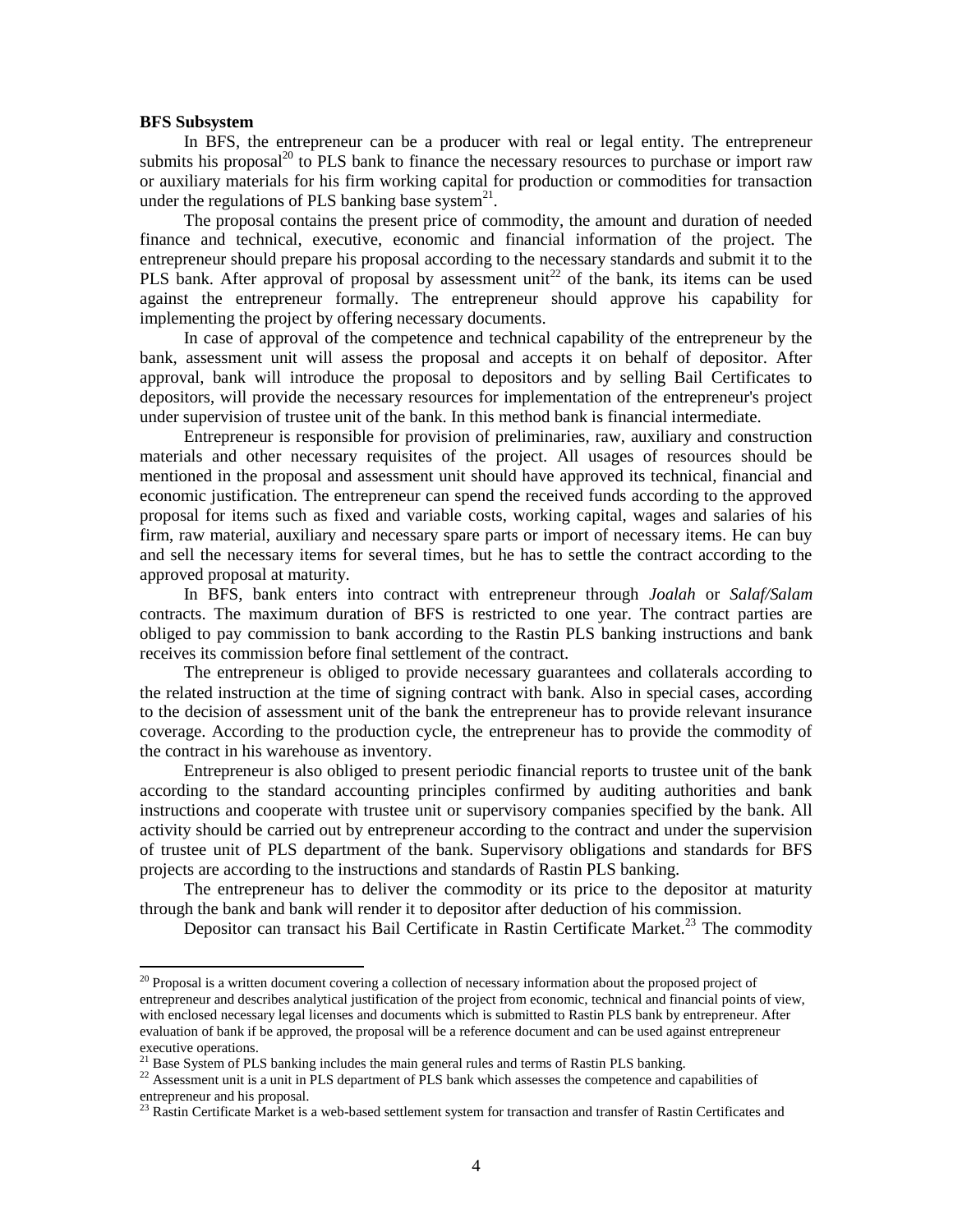will be delivered at the place of production to the latest owner of certificate. Two weeks before the end of contract, the symbol of transaction of this contract will be closed at market website and the owner of that certificate will not be able to transfer it to other. The owner of the certificate has the grace period to apply to producer and receive the product during these two weeks and in case of finding anything in contrast to the contract, he can apply to defined authority as cited in related instruction within one week.

The latest owner of the certificate can ask the bank that entrepreneur sells the commodity of the contract under supervision of trustee unit of bank and after deducting commission, passes the remainder to him.

The contract duration is defined according to relevant conditions and production process based on the contract and approved proposal. Contract duration of BFS cannot be extended and entrepreneur's request for extra fund is not acceptable. New financing is possible through a new contract with new depositor and issuance of new Rastin Certificates. Extension of contract duration is possible only by confirmation of trustee unit of the bank according to Rastin PLS banking instructions and related considerations.

Any delay in carrying out the contract should be in accordance to related Rastin PLS banking instructions. The entrepreneur has to use the allocated funds according to the defined tasks in project proposal. He is not allowed to use the fund in other fields without obtaining bank's acceptance.

In case of not fulfilling the obligations at the end of the contract, bank can compensate losses through selling guarantees and collaterals received. The entrepreneur has to report all his physical and financial activities to trustee unit of the bank personally and if trustee unit approve these activities, he can continue the job. In case of any delay, violation, incapability of entrepreneur or any other difficulties, the trustee unit will scrutinize the case and will observe entrepreneur's activities and if needed will do necessary actions to protect the rights of depositor. Considering the nature of BFS activity, in case of halt of activity or bankruptcy or death of entrepreneur, the state of capital will be reported to bank and the case will be followed up until settlement. Bank will settle with depositors according to his share from the sold collaterals and guarantees and under the supervision of bank's trustee unit. The entrepreneur undertakes not to withdraw from the contract before complete settlement and through a will, advocates the bank to settle the contract after his death by selling guarantees and drawing from his bank accounts.

Regarding the concepts applied in Rastin PLS banking and its processes and instructions for implementing BFS and the functions defined in this regard for bank, depositor and entrepreneur, structure and organization are according to what defined by Rastin PLS banking.

## **Derivatives**

Derivatives are a kind of financial contracts that explain a kind of value derived from a commodity or asset, which is considered as base asset and can be share, commodity, interest rates, foreign exchange or other assets. Derivative today are defined in the framework of Futures, Forwards, Options, and Swaps with particular characteristics.

**Future contract:** is an agreement for buying or selling a specified asset at a specified price at a specific time in future. Parties in future contract commit to transact a commodity with defined qualities at specific price and time. Both sides commit to transact according to the contract and thereof, the buyer is not worried about the future price increase, and the seller is not concerned about the future price decrease. Future contracts are made in official markets or bourses and they somehow prevent future price fluctuations. The price of base asset is not paid until the maturity of contract, but the both sides deposit certain amounts at clearing house as a guarantee for goodness of promises. Those who buy future contracts commit to deliver the asset at delivery date or final settlement date, and take a long (selling) position; and the position of deliverer of the asset to the

<u>.</u>

Rastin Papers of Rastin bank.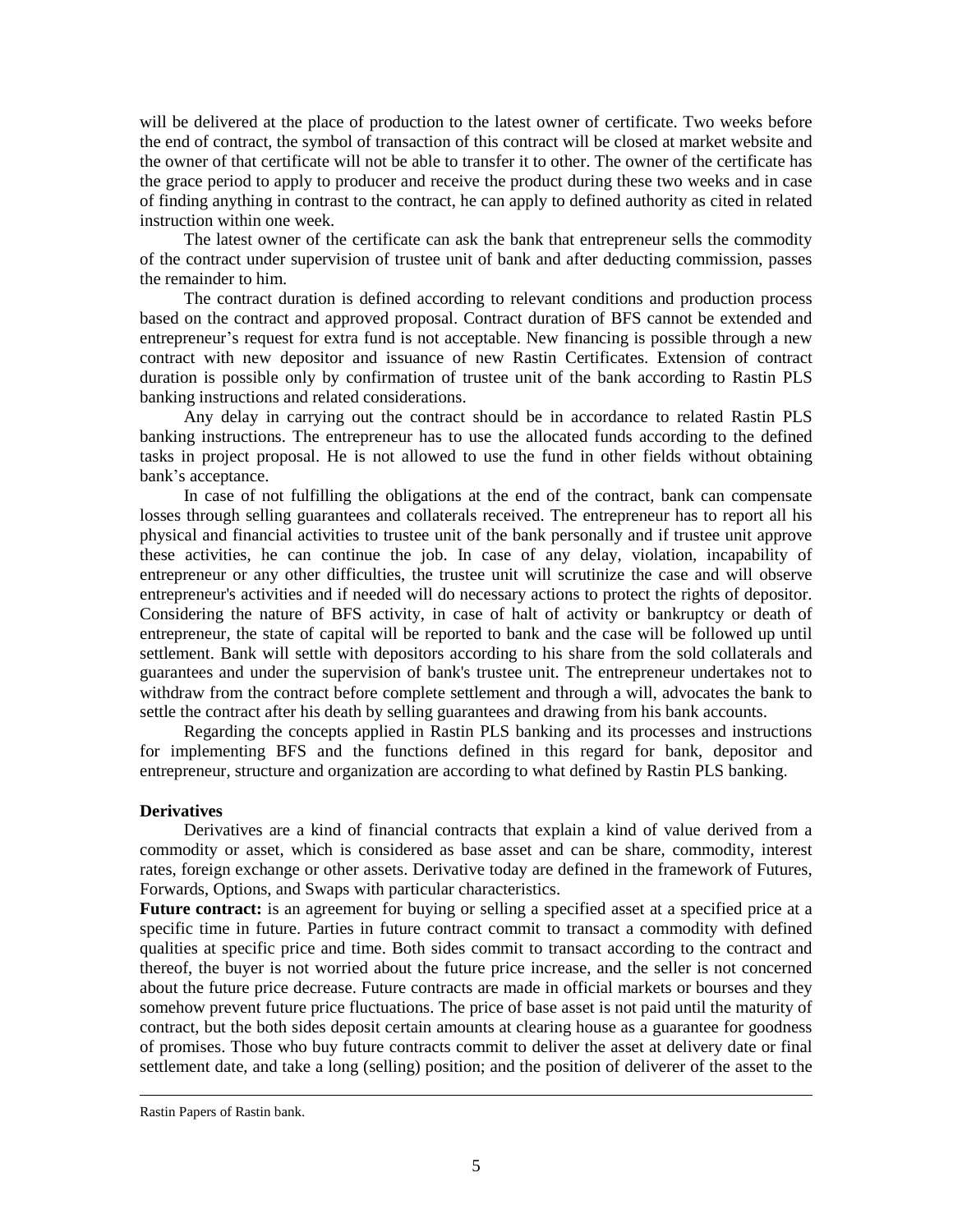buyer is (called) short (buying) position. Some of future contracts are negotiable in secondary market.

**Forward contract:** is similar to future contract with the exception that the future contract can be transacted in bourse, but forward contracts are transacted in over-the-counter (OTC) markets. Over-the-counter market is formed on the neighborhood of bourse markets, and has no specific location and is formed by cable or internet connections of dealers. Because of the credibility of the contract parties, total amount of transaction is paid at the time of delivering goods.

**Option:** generally, options contracts are divided in two groups: "call option" and "put option". In this contract, option holder or option issuer or option writer has the right to transact (sell or buy) a base asset. The call option holder has the right to buy the subject of contract at a certain price up to a certain time, but is not obliged to do so. In addition, a put option holder has the right to sell the subject of contract at a certain price up to a certain time, but is not obliged to do so. The written price in the contract is called "strike price" or "exercise price". The written date in the contract is called "expiration date" or "exercise date" or "maturity". The "European (call/put) options" permit the action only at maturity, while "American (call/put) options" allows the transaction from the beginning to maturity period. Another kind of option is called "Bermudan option" which can be carried out a few days before expiration date of contract. Asian options, which are also called "Average options", are settled at the average price of asset in the option period. Option certificate is negotiable at secondary market.

In call option, after paying some specified amount of money to the seller of option, the buyer will have the right to buy the specified asset with specified quality before expiration date, but is not obliged to buy. The seller is also obliged to sell and deliver it to him if the buyer applies before contract time is expired. If option holder does not apply his right within the agreed period, his right will be taken away. In put option contract, the buyer of put option will have the right to sell the specified asset with the specified price within the specified time to the seller of put option holder after paying him a defined amount of money. This is just a right or privilege to sell and not obligation to sell. When the buyer of put option uses his right at maturity, the seller of put option is obliged to carry out his commitment according to context of contract.

Options are applicable in any kind of contract. For example, it is possible to give the right of extending rental period to one who has leased; or an issuer of a valuable paper can give the put option of the papers at special price to the buyer for a period of, say, 3 years. In addition, a person can for example buy an option by the condition to sell his own one hundred shares within future six months at a certain price.

**Forward transaction (***Salaf***):** is a contract in which both parties commit to transact a commodity with specific specifications and with special price at specific future time. Total amount of transaction money is given to seller at the beginning; and at the end, the commodity is transferred to buyer. Forward transactions are a kind of future contracts and even though they are often signed out of bourse, but have not much difference with futures and their most important difference is the higher amount of down payment.

*Istisna*: is a kind of future contract in which parties commit to transact a commodity with specific specifications and with specific price at specific future time but the payment is by installments along the contract period.

**Swap contract:** is a kind of contract in which, parties commit to interchange two specified assets or their yields for a certain period.

## **Bail Certificate in BFS**

Bail Certificate is an anonymous paper with a defined face value and duration issued by Rastin PLS bank branch. The owner of this certificate will receive the commodity or its price (at market price) from the entrepreneur who is obliged for this certificate.

Bail Certificate, like other Rastin certificates is issued digitally and is negotiable at bank's web-based Rastin Certificate Market. The price of certificate is determined through supply and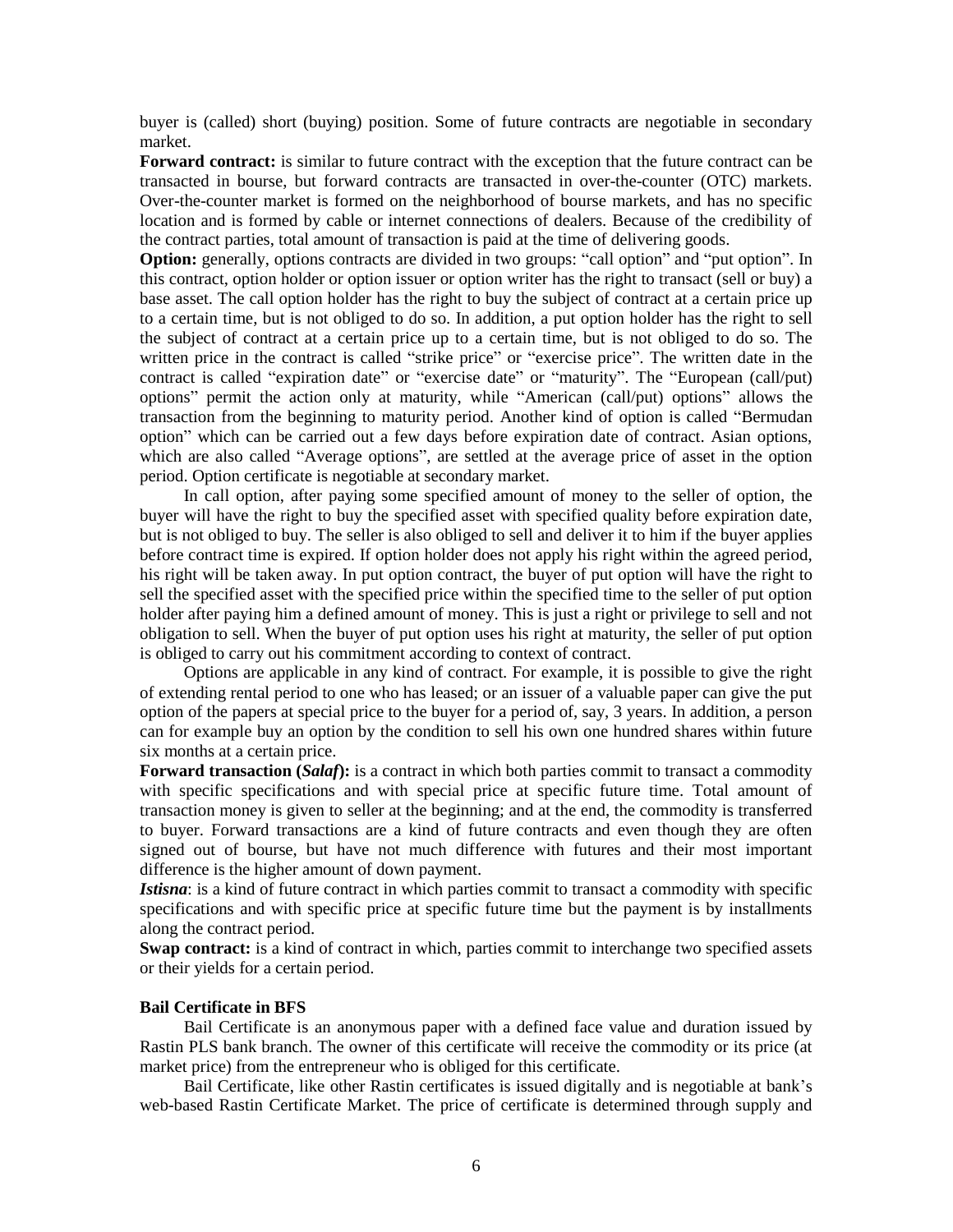demand mechanism and bank receives a specified transaction fee. Settlement is carried out with the latest owner of the certificate at maturity.

The financial instrument of "Bail Certificate" is quite different from prevailing derivatives in global bourse markets. Standard future contracts are issued in bourse transaction markets for selling a certain amount of goods with specific characteristics in future time, in which the buyer deposits a percent of total price with a third party (usually bourse organization) and the seller commits to render the good to him at a certain time, otherwise, the deposit is given to the buyer. These contracts are negotiable in bourse market and can be changed by an offsetting contract or cancelled by their agreement. This is called the "scalability" of future/forward contracts. In this contract, buyer and seller agree on the future price of the commodity. Arbitrage operation on buying and selling future contract will change the transaction value of the contracts and future price and spot price of the commodity tend to each other. Usually, close out of the contract or offsetting contract in a clearing house can put an end to the contract. Commodity future contracts are different from interest rates future contracts on bonds, and to some extent, on foreign exchanges in which interest rate is involved in discount calculation of spot price by considering margin money and good-faith deposited or earnest money for which may include Reba. This is because; some of these future contracts have specific yield and time and increase of duration of contract will change the discounted spot value equal to the interest of margin money. In other words, it involves *Reba* at least equal to the amount of interest of the deposited money. The more is the deposited money, the more *Reba* is involved. Future contracts with different subjects such as grains, meat, metals, edibles and fibers, energy and wood are prevailing in nowadays bourses.

Margin money kept for future contracts does not create any ownership right on the subject of contract and it just a guarantee for undertaking the committed contract. Future contracts are negotiable in bourse halls and people willing to enter these contracts can announce their wishes. Future contracts can be carried out on real and absent commodities. Since future contracts are exchangeable, we can see many contracts in bourses without exchanging any commodity and they just indicate some obligations between buyer and seller. This will increase the financial papers in circulation in the economy, and involves them in the broad definition of money and has similar effects on quasi money and therefore, affects the economy that weakens monetary policy effectiveness in these countries, because monetary authorities do not supervise these transactions; moreover, no physical commodity is exchanged in real sector economy. This is one of the defects of these transactions that can create economic crisis in countries.

The same problems exist for "forward transaction (*Salaf*)" derivatives, because as it was mentioned forward transactions are a kind of future contracts but with higher amount of down payment.

Differences between Bail Certificate (in BFS) and future contracts of nowadays bourses can be put forward as:

- 1. In Bail Certificate, 100% of the present price should be paid to seller at the beginning.
- 2. Each issued Bail Certificate is assigned to a specific real good and cannot be changed with a compensatory or offsetting contract.
- 3. Bail Certificate is based on *Salaf* transaction.
- 4. In BFS, Bank works as financial intermediate by absorbing funds and allocating them to seller.
- 5. Good-faith deposit is only taken from the seller (producer) as bank guarantee or other collaterals.
- 6. The trustee unit of the bank is in charge of supervision of allocated funds to the producer.
- 7. After the end of the contract, the subjected commodity will be delivered to buyer according to the contract and under the supervision of bank and the contract will be terminated.
- 8. Bail Certificate can be transacted in secondary market but has not exchangeable or